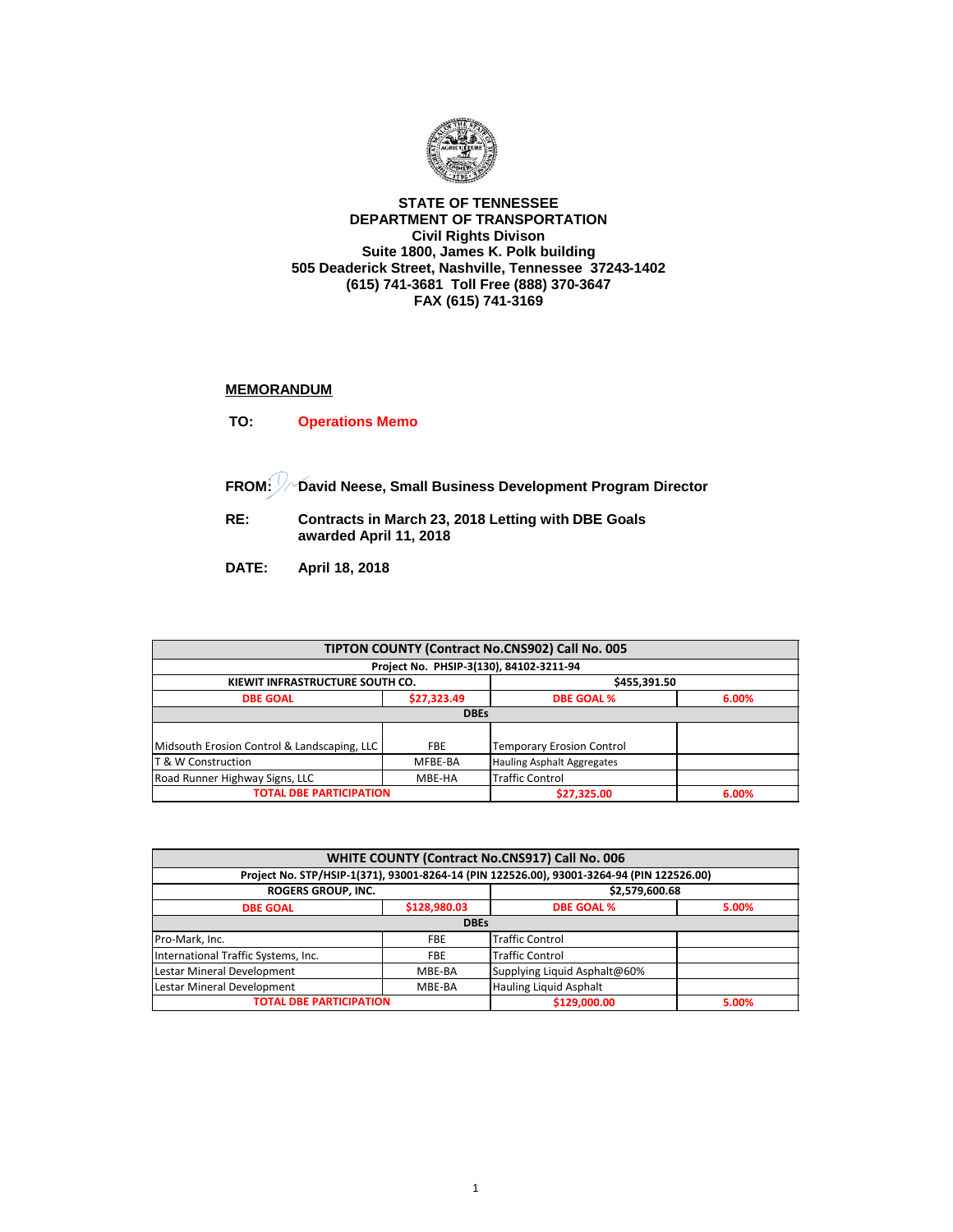| BLEDSOE AND RHEA COUNTIES (Contract No.CNS123) Call No. 013 |                                          |                                                       |       |  |  |
|-------------------------------------------------------------|------------------------------------------|-------------------------------------------------------|-------|--|--|
|                                                             |                                          | Project No. STP-30(80), 04003-8217-14 (PIN 126150.00) |       |  |  |
| <b>ROGERS GROUP, INC.</b>                                   |                                          | \$1,507,313.69                                        |       |  |  |
| <b>DBE GOAL</b>                                             | \$75,365.68                              | <b>DBE GOAL %</b><br>5.00%                            |       |  |  |
|                                                             | <b>DBEs</b>                              |                                                       |       |  |  |
| Roadway Solutions, LLC                                      | <b>FBE</b>                               | Guardrail                                             |       |  |  |
| Pro-Mark, Inc.                                              | <b>FBE</b>                               | <b>Traffic Control</b>                                |       |  |  |
| International Traffic Systems, Inc.                         | <b>FBE</b>                               | <b>Traffic Control</b>                                |       |  |  |
| Officer & Associates, Inc.                                  | Hauling Aggregate Material<br><b>FBE</b> |                                                       |       |  |  |
| <b>TOTAL DBE PARTICIPATION</b>                              |                                          | \$75,365.53                                           | 5.00% |  |  |

| CANNON COUNTY (Contract No.CNS097) Call No. 017                     |             |                                                                                          |       |  |  |
|---------------------------------------------------------------------|-------------|------------------------------------------------------------------------------------------|-------|--|--|
|                                                                     |             | Project No. NH/HSIP-1(379), 08001-8247-14 (PIN 126136.00), 08001-3247-94 (PIN 126136.00) |       |  |  |
| \$731,794.78<br>TINSLEY ASPHALT. LLC                                |             |                                                                                          |       |  |  |
| <b>DBE GOAL</b>                                                     | \$36,589.74 | <b>DBE GOAL %</b>                                                                        | 5.00% |  |  |
| <b>DBEs</b>                                                         |             |                                                                                          |       |  |  |
| <b>Hauling Liquid Asphalt</b><br><b>Pecs Construction</b><br>MBE-BA |             |                                                                                          |       |  |  |
| <b>TOTAL DBE PARTICIPATION</b>                                      |             | \$41,983.00                                                                              | 5.74% |  |  |

| <b>CARTER AND SULLIVAN COUNTIES (Contract No.CNS121) Call No. 020</b> |              |                                                                                            |       |  |  |
|-----------------------------------------------------------------------|--------------|--------------------------------------------------------------------------------------------|-------|--|--|
|                                                                       |              | Project No. STP/HSIP-400(33), 10019-8225-14 (PIN 126101.00), 10019-3225-94 (PIN 126101.00) |       |  |  |
| SUMMERS-TAYLOR, INC.                                                  |              | \$2,429,617.95                                                                             |       |  |  |
| <b>DBE GOAL</b>                                                       | \$170,073.26 | <b>DBE GOAL %</b><br>7.00%                                                                 |       |  |  |
|                                                                       | <b>DBEs</b>  |                                                                                            |       |  |  |
| Curb & gutter, sidewalks, ditch or                                    |              |                                                                                            |       |  |  |
| <b>ALH Construction Company</b>                                       | <b>FBE</b>   | approach/driveway paving                                                                   |       |  |  |
| Dykes Trucking, Inc.<br>Hauling Aggregate Mix<br><b>FBE</b>           |              |                                                                                            |       |  |  |
| <b>TOTAL DBE PARTICIPATION</b>                                        |              | \$170,705.00                                                                               | 7.03% |  |  |

| CHESTER AND MCNAIRY COUNTIES (Contract No.CNS150) Call No. 021 |                                                  |                                                                                       |       |  |  |
|----------------------------------------------------------------|--------------------------------------------------|---------------------------------------------------------------------------------------|-------|--|--|
|                                                                |                                                  | Project No. HSIP-22(88), 12004-4228-04 (PIN 126543.00), 12004-3228-94 (PIN 126543.00) |       |  |  |
|                                                                | DELTA CONTRACTING COMPANY, LLC<br>\$2,437,549.02 |                                                                                       |       |  |  |
| <b>DBE GOAL</b>                                                | \$97,501.96                                      | <b>DBE GOAL %</b><br>4.00%                                                            |       |  |  |
|                                                                | <b>DBEs</b>                                      |                                                                                       |       |  |  |
| Damron Trucking, Inc.                                          | MBE-BA                                           | Hauling Liquid Asphalt                                                                |       |  |  |
| Tri-State Guardrail & Sign Company<br>Guardrail<br><b>FBE</b>  |                                                  |                                                                                       |       |  |  |
| <b>TOTAL DBE PARTICIPATION</b>                                 |                                                  | \$98.547.00                                                                           | 4.04% |  |  |

| COCKE COUNTY (Contract No.CNS010) Call No. 022                   |             |                                                          |       |  |  |
|------------------------------------------------------------------|-------------|----------------------------------------------------------|-------|--|--|
|                                                                  |             | Project No. R-PHSIP-9(81), 15003-3239-94 (PIN 120053.00) |       |  |  |
| SOUTHERN CONSTRUCTORS, INC.                                      |             | \$483,805.00                                             |       |  |  |
| <b>DBE GOAL</b>                                                  | \$38,704.40 | <b>DBE GOAL %</b><br>8.00%                               |       |  |  |
|                                                                  | <b>DBEs</b> |                                                          |       |  |  |
| <b>Traffic Control</b><br>First Place Finish, Inc.<br><b>FBE</b> |             |                                                          |       |  |  |
| Supplying and Installing Erosion                                 |             |                                                          |       |  |  |
| Erosion Solutions, LLC<br>Control<br><b>FBE</b>                  |             |                                                          |       |  |  |
| <b>TOTAL DBE PARTICIPATION</b>                                   |             | \$40,900.00                                              | 8.45% |  |  |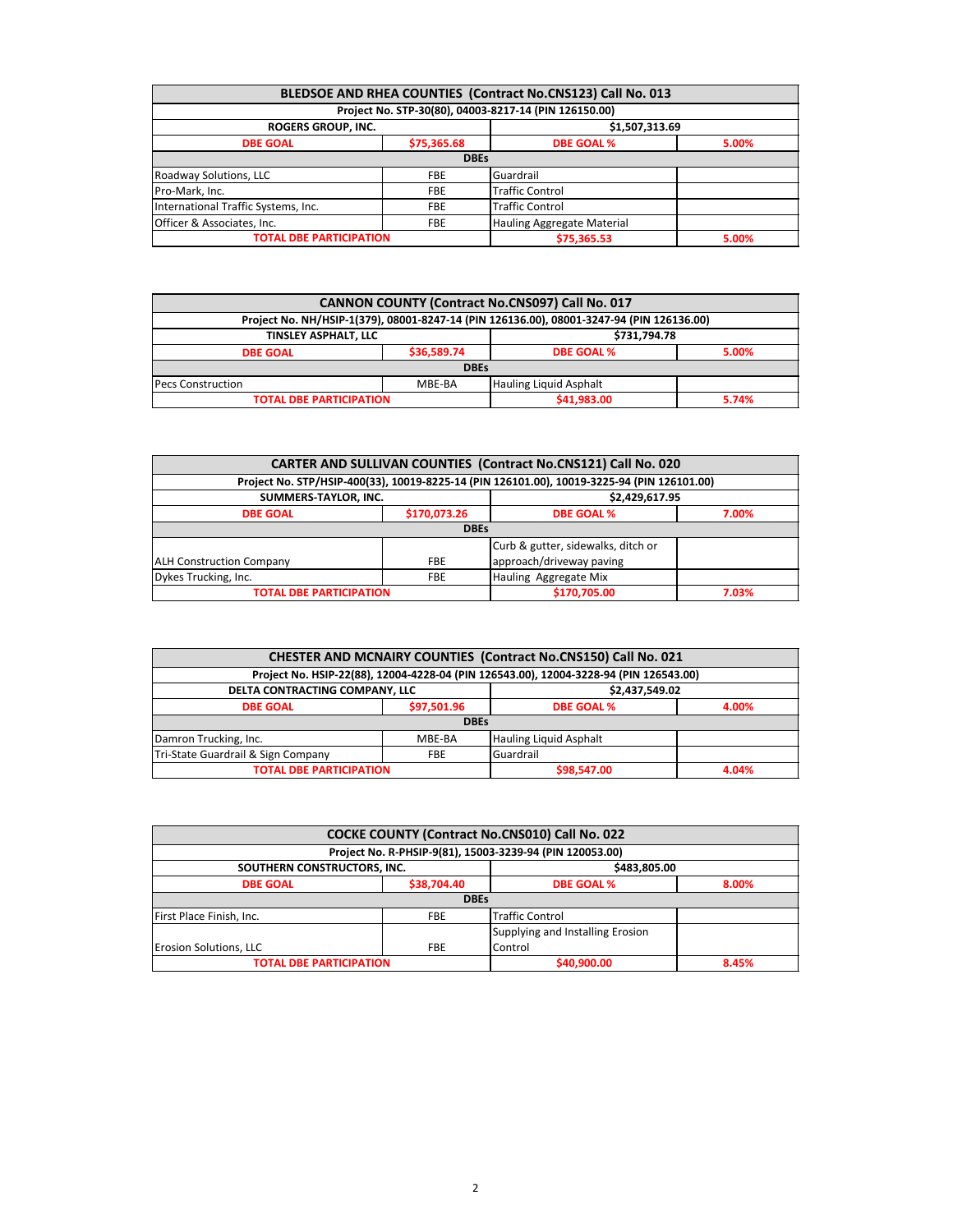| DAVIDSON COUNTY (Contract No.CNS001) Call No. 023           |              |                                                       |       |  |  |
|-------------------------------------------------------------|--------------|-------------------------------------------------------|-------|--|--|
|                                                             |              | Project No. NH-I-40-4(88), 19005-8165-44 (PIN 125644) |       |  |  |
| <b>VULCAN CONSTRUCTION MATERIALS, LLC</b><br>\$5,823,680.60 |              |                                                       |       |  |  |
| <b>DBE GOAL</b>                                             | \$116,473.61 | <b>DBE GOAL %</b><br>2.00%                            |       |  |  |
| <b>DBEs</b>                                                 |              |                                                       |       |  |  |
| Texture Coating/Painting<br>ProTech Coatings, Inc.<br>FBE   |              |                                                       |       |  |  |
| <b>TOTAL DBE PARTICIPATION</b>                              |              | \$160,000.00                                          | 2.75% |  |  |

| DICKSON COUNTY (Contract No.CNS114) Call No. 025                |                                                            |                                                                                       |  |  |  |
|-----------------------------------------------------------------|------------------------------------------------------------|---------------------------------------------------------------------------------------|--|--|--|
|                                                                 |                                                            | Project No. 22002-4252-04 (PIN 126226.00), HSIP-1(385), 22002-3252-94 (PIN 126226.00) |  |  |  |
|                                                                 | <b>EUBANK ASPHALT PAVING &amp; SEALING</b><br>\$978,565.60 |                                                                                       |  |  |  |
| <b>DBE GOAL</b>                                                 | \$29.356.97                                                | <b>DBE GOAL %</b><br>3.00%                                                            |  |  |  |
|                                                                 | <b>DBEs</b>                                                |                                                                                       |  |  |  |
| Supplying Liquid Asphalt@60%<br>Damron Trucking, Inc.<br>MBE-BA |                                                            |                                                                                       |  |  |  |
| <b>TOTAL DBE PARTICIPATION</b><br>\$30,000.00<br>3.07%          |                                                            |                                                                                       |  |  |  |
|                                                                 |                                                            |                                                                                       |  |  |  |

| DICKSON COUNTY (Contract No.CNS152) Call No. 026    |                                                       |           |                            |        |  |  |
|-----------------------------------------------------|-------------------------------------------------------|-----------|----------------------------|--------|--|--|
|                                                     | Project No. HSIP-235 (11), 22013-3203-94 (PIN 121577) |           |                            |        |  |  |
| <b>SUPERIOR TRAFFIC CONTROL. LLC</b><br>\$57.114.40 |                                                       |           |                            |        |  |  |
| <b>DBE GOAL</b>                                     | \$4,569.15                                            |           | <b>DBE GOAL %</b><br>8.00% |        |  |  |
|                                                     | <b>DBEs</b>                                           |           |                            |        |  |  |
| Tri-State Guardrail & Sign Company                  | <b>FBE</b>                                            | Guardrail |                            |        |  |  |
| <b>TOTAL DBE PARTICIPATION</b>                      |                                                       |           | \$8,342.00                 | 14.61% |  |  |

| DICKSON COUNTY (Contract No.CNS129) Call No. 027                |                                                       |                            |       |  |  |  |
|-----------------------------------------------------------------|-------------------------------------------------------|----------------------------|-------|--|--|--|
|                                                                 | Project No. HSIP-235 (11), 22013-3203-94 (PIN 121577) |                            |       |  |  |  |
| <b>EUBANK ASPHALT PAVING &amp; SEALING</b><br>\$1,367,246.00    |                                                       |                            |       |  |  |  |
| <b>DBE GOAL</b>                                                 | \$47,853.61                                           | <b>DBE GOAL %</b><br>3.50% |       |  |  |  |
| <b>DBEs</b>                                                     |                                                       |                            |       |  |  |  |
| Supplying Liquid Asphalt@60%<br>Damron Trucking, Inc.<br>MBE-BA |                                                       |                            |       |  |  |  |
| <b>TOTAL DBE PARTICIPATION</b>                                  |                                                       | \$50,000.00                | 3.66% |  |  |  |

| <b>FAYETTE COUNTY (Contract No.CNS067) Call No. 028</b>         |             |                                                                                        |       |  |  |
|-----------------------------------------------------------------|-------------|----------------------------------------------------------------------------------------|-------|--|--|
|                                                                 |             | Project No. 24013-4230-04 (PIN 126545.00), HSIP-194(14), 24013-3230-94 (PIN 126545.00) |       |  |  |
| STANDARD CONSTRUCTION COMPANY, INC.<br>\$2,213,402.68           |             |                                                                                        |       |  |  |
| <b>DBE GOAL</b>                                                 | \$88,536.11 | <b>DBE GOAL %</b><br>4.00%                                                             |       |  |  |
|                                                                 | <b>DBEs</b> |                                                                                        |       |  |  |
| Tri-State Guardrail & Sign Company                              | <b>FBE</b>  | Guardrail                                                                              |       |  |  |
| Damron Trucking, Inc.                                           | MBE-BA      | Hauling Liquid Asphalt                                                                 |       |  |  |
| Supplying Liquid Asphalt@60%<br>Damron Trucking, Inc.<br>MBE-BA |             |                                                                                        |       |  |  |
| <b>TOTAL DBE PARTICIPATION</b>                                  |             | \$90,136.00                                                                            | 4.07% |  |  |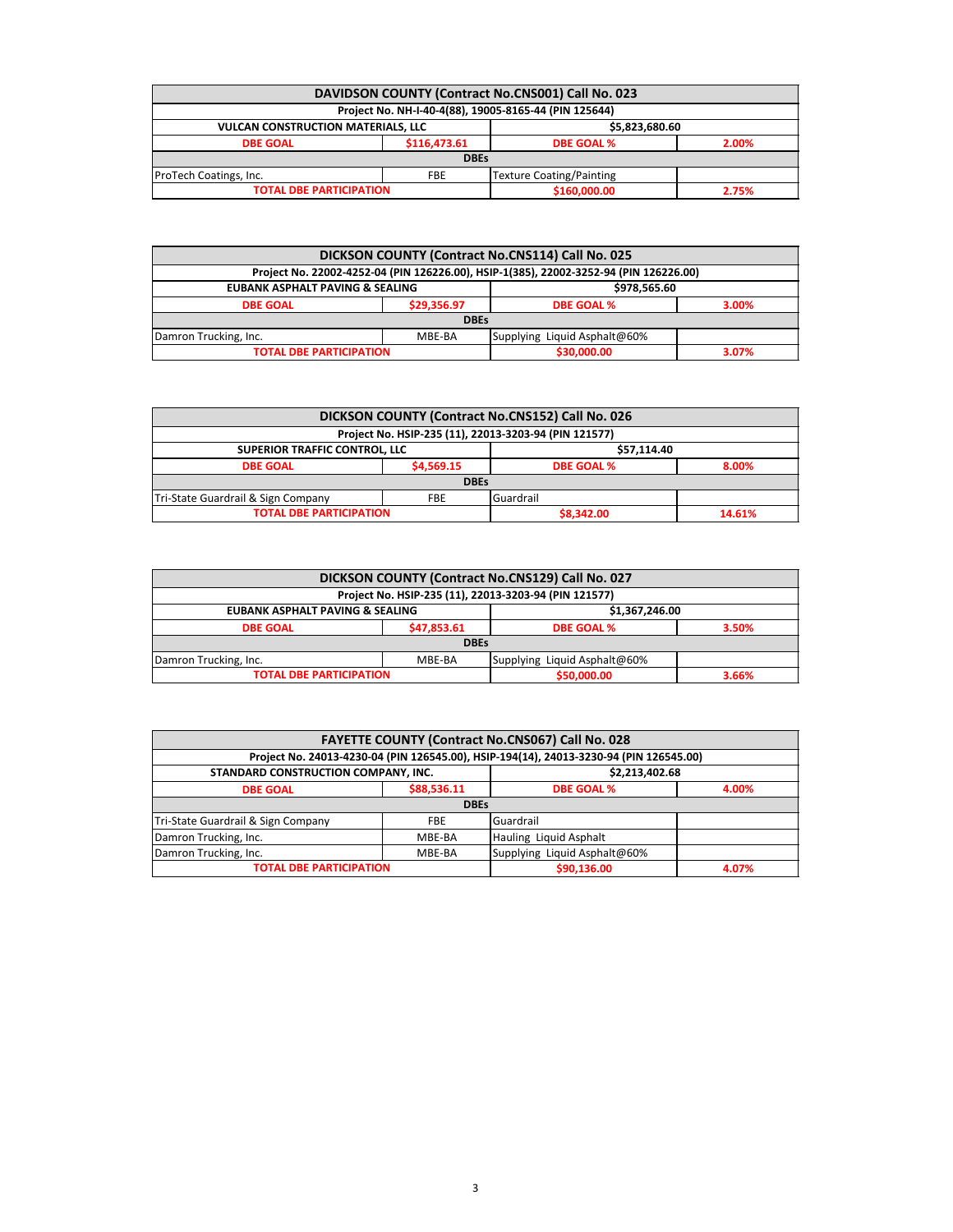| FENTRESS COUNTY (Contract No.CNS098) Call No. 030        |             |                                                                                       |  |  |  |
|----------------------------------------------------------|-------------|---------------------------------------------------------------------------------------|--|--|--|
|                                                          |             | Project No. 25003-4228-04 (PIN 126153.00), HSIP-52(85), 25003-3228-94 (PIN 126153.00) |  |  |  |
| \$2,031,507.65<br><b>HUDSON CONSTRUCTION COMPANY</b>     |             |                                                                                       |  |  |  |
| <b>DBE GOAL</b>                                          | \$40,630.15 | <b>DBE GOAL %</b><br>2.00%                                                            |  |  |  |
| <b>DBEs</b>                                              |             |                                                                                       |  |  |  |
| Guardrail<br>Roadway Solutions, LLC<br><b>FBE</b>        |             |                                                                                       |  |  |  |
| <b>TOTAL DBE PARTICIPATION</b><br>\$255,823.75<br>12.59% |             |                                                                                       |  |  |  |

| HAMBLEN COUNTY (Contract No.CNS110) Call No. 033             |             |                                                                                            |  |  |
|--------------------------------------------------------------|-------------|--------------------------------------------------------------------------------------------|--|--|
|                                                              |             | Project No. STP/HSIP-160(13), 32008-8220-14 (PIN 126068.00), 32008-3220-94 (PIN 126068.00) |  |  |
| APAC-ATLANTIC, INC.                                          |             | \$1,860,686.15                                                                             |  |  |
| \$74,427.45<br><b>DBE GOAL %</b><br>4.00%<br><b>DBE GOAL</b> |             |                                                                                            |  |  |
|                                                              | <b>DBEs</b> |                                                                                            |  |  |
|                                                              |             |                                                                                            |  |  |
| <b>ELC &amp; Company</b>                                     | <b>FBE</b>  | Supplying Asphalt Aggregates @60%                                                          |  |  |
| <b>ELC &amp; Company</b>                                     | <b>FBE</b>  | Hauling Asphalt Aggregates                                                                 |  |  |
| Roadway Solutions, LLC                                       | <b>FBE</b>  | Guardrail                                                                                  |  |  |
| <b>TOTAL DBE PARTICIPATION</b><br>\$75,767.94<br>4.07%       |             |                                                                                            |  |  |

| HENDERSON COUNTY (Contract No.CNS147) Call No. 034            |              |                                                                                           |  |  |
|---------------------------------------------------------------|--------------|-------------------------------------------------------------------------------------------|--|--|
|                                                               |              | Project No. STP/HSIP-22(86), 39005-8221-14 (PIN 126311.00), 39005-3221-94 (PIN 126311.00) |  |  |
| DELTA CONTRACTING COMPANY, LLC<br>\$3,718,746.22              |              |                                                                                           |  |  |
| \$130,156.12<br><b>DBE GOAL %</b><br><b>DBE GOAL</b><br>3.50% |              |                                                                                           |  |  |
|                                                               | <b>DBEs</b>  |                                                                                           |  |  |
| Tri-State Guardrail & Sign Company                            | <b>FBE</b>   | Guardrail                                                                                 |  |  |
| Damron Trucking, Inc.                                         | MBE-BA       | Hauling Liquid Asphalt                                                                    |  |  |
| <b>TOTAL DBE PARTICIPATION</b>                                | \$132,475.00 | 3.56%                                                                                     |  |  |

| HENRY COUNTY (Contract No.CNS148) Call No. 035            |                                            |                                                                                           |  |  |  |
|-----------------------------------------------------------|--------------------------------------------|-------------------------------------------------------------------------------------------|--|--|--|
|                                                           |                                            | Project No. NH/HSIP-76(103), 40011-8273-14 (PIN 126313.00), 40011-3273-94 (PIN 126313.00) |  |  |  |
| DELTA CONTRACTING COMPANY, LLC<br>\$3,267,578.36          |                                            |                                                                                           |  |  |  |
| <b>DBE GOAL</b>                                           | \$147,041.03<br><b>DBE GOAL %</b><br>4.50% |                                                                                           |  |  |  |
|                                                           | <b>DBEs</b>                                |                                                                                           |  |  |  |
| Tri-State Guardrail & Sign Company                        | <b>FBE</b>                                 | Guardrail                                                                                 |  |  |  |
| Damron Trucking, Inc.<br>Hauling Liquid Asphalt<br>MBE-BA |                                            |                                                                                           |  |  |  |
| <b>TOTAL DBE PARTICIPATION</b><br>\$147,651.00<br>4.52%   |                                            |                                                                                           |  |  |  |

| JEFFERSON COUNTY (Contract No.CNS111) Call No. 037           |                                                                                            |                                   |       |  |  |  |
|--------------------------------------------------------------|--------------------------------------------------------------------------------------------|-----------------------------------|-------|--|--|--|
|                                                              | Project No. STP/HSIP-139(10), 45019-8211-14 (PIN 126040.00), 45019-3211-94 (PIN 126040.00) |                                   |       |  |  |  |
| APAC-ATLANTIC, INC.                                          |                                                                                            | \$771,535.10                      |       |  |  |  |
| \$38,576.76<br><b>DBE GOAL %</b><br>5.00%<br><b>DBE GOAL</b> |                                                                                            |                                   |       |  |  |  |
| <b>DBEs</b>                                                  |                                                                                            |                                   |       |  |  |  |
| ELC & Company                                                | <b>FBE</b>                                                                                 | Supplying Asphalt Aggregates @60% |       |  |  |  |
| <b>ELC &amp; Company</b>                                     | <b>FBE</b>                                                                                 | <b>Hauling Asphalt Aggregates</b> |       |  |  |  |
| <b>ELC &amp; Company</b>                                     | <b>FBE</b>                                                                                 | Hauling sand                      |       |  |  |  |
| Roadway Solutions, LLC<br>Guardrail<br><b>FBE</b>            |                                                                                            |                                   |       |  |  |  |
| <b>TOTAL DBE PARTICIPATION</b>                               |                                                                                            | \$40,189.35                       | 5.21% |  |  |  |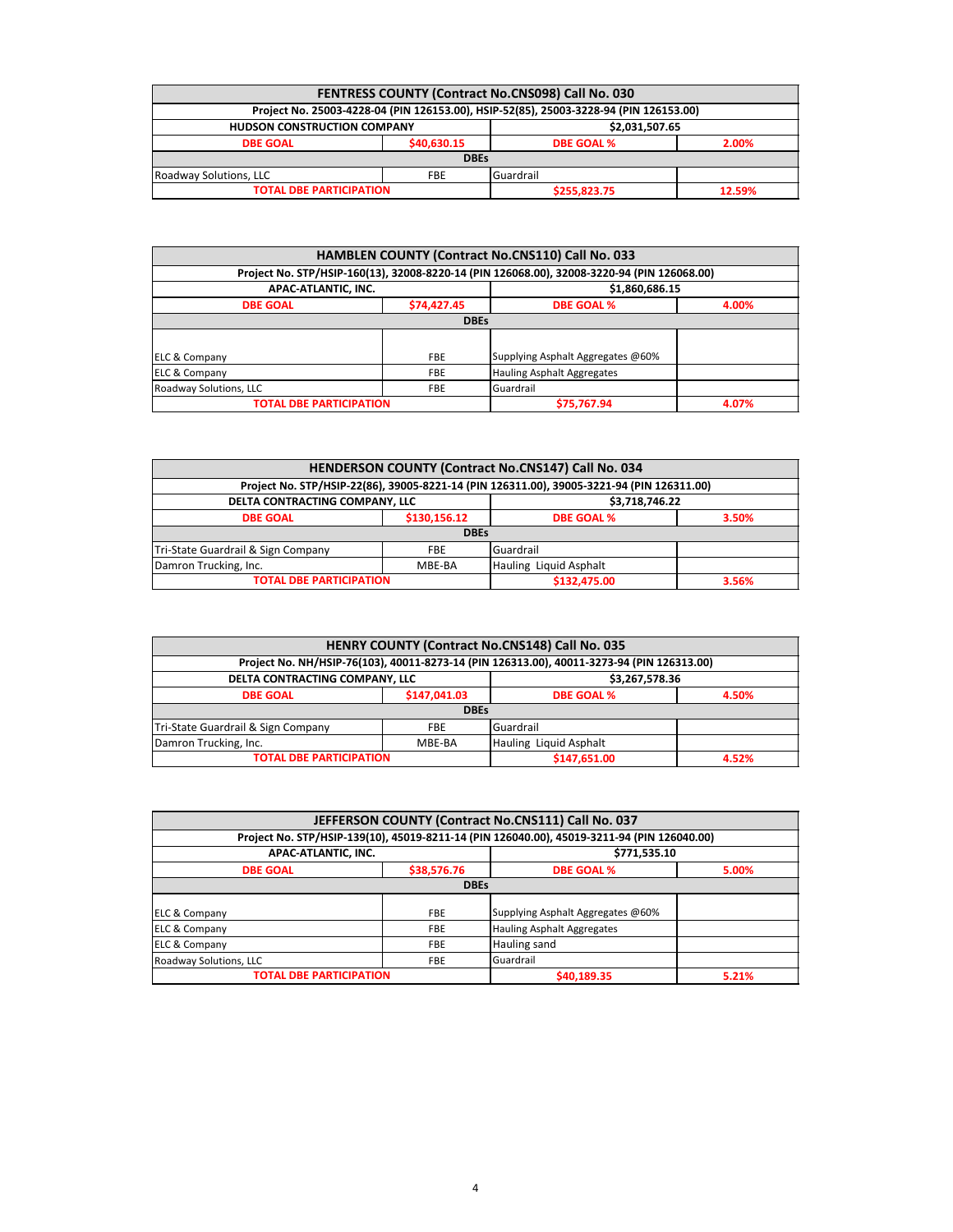| JEFFERSON COUNTY (Contract No.CNS087) Call No. 038                 |              |                                                         |        |  |  |
|--------------------------------------------------------------------|--------------|---------------------------------------------------------|--------|--|--|
|                                                                    |              | Project No. STP-4500(28), 45945-3690-14 (PIN 104027.02) |        |  |  |
| <b>CHARLES BLALOCK &amp; SONS, INC.</b><br>\$2,324,669.71          |              |                                                         |        |  |  |
| <b>DBE GOAL</b>                                                    | \$244,090.32 | <b>DBE GOAL %</b><br>10.50%                             |        |  |  |
|                                                                    | <b>DBEs</b>  |                                                         |        |  |  |
| Kimberly, Inc.                                                     | <b>FBE</b>   | Landscaping                                             |        |  |  |
| Kimberly, Inc.                                                     | <b>FBE</b>   | <b>Temporary Erosion Control</b>                        |        |  |  |
| <b>Traffic Control</b><br>Road Runner Highway Signs, LLC<br>MBE-HA |              |                                                         |        |  |  |
| <b>TOTAL DBE PARTICIPATION</b>                                     |              | \$439,968.35                                            | 18.93% |  |  |

|                                |             | KNOX COUNTY (Contract No.CNS109) Call No. 039                                        |       |
|--------------------------------|-------------|--------------------------------------------------------------------------------------|-------|
|                                |             | Project No. HSIP-9(96), 47014-4245-04 (PIN 126086.00), 47014-3245-94 (PIN 126086.00) |       |
| APAC-ATLANTIC, INC.            |             | \$437,393.25                                                                         |       |
| <b>DBE GOAL</b>                | \$19,682.70 | <b>DBE GOAL %</b>                                                                    |       |
|                                | <b>DBEs</b> |                                                                                      |       |
|                                |             |                                                                                      |       |
| <b>ELC &amp; Company</b>       | <b>FBE</b>  | Supplying Asphalt Aggregates @60%                                                    |       |
| ELC & Company                  | <b>FBE</b>  | <b>Hauling Asphalt Aggregates</b>                                                    |       |
| <b>ELC &amp; Company</b>       | <b>FBE</b>  | Hauling sand                                                                         |       |
| Roadway Solutions, LLC         | <b>FBE</b>  | Guardrail                                                                            |       |
| <b>TOTAL DBE PARTICIPATION</b> |             | \$23,875.94                                                                          | 5.46% |

| LAKE COUNTY (Contract No.CNS125) Call No. 040                 |             |                                                                                       |  |  |  |
|---------------------------------------------------------------|-------------|---------------------------------------------------------------------------------------|--|--|--|
|                                                               |             | Project No. 48002-4230-04 (PIN 126541.00), HSIP-21(26), 48002-3230-94 (PIN 126541.00) |  |  |  |
| \$1,673,763.27<br><b>FORD CONSTRUCTION COMPANY</b>            |             |                                                                                       |  |  |  |
| <b>DBE GOAL</b>                                               | \$66,950.53 | <b>DBE GOAL %</b><br>4.00%                                                            |  |  |  |
|                                                               | <b>DBEs</b> |                                                                                       |  |  |  |
| Interstate Transportation, LLC                                | <b>FBE</b>  | Hauling Liquid Asphalt                                                                |  |  |  |
| Interstate Transportation, LLC                                | <b>FBE</b>  | Furnish Liquid Asphalt @60%                                                           |  |  |  |
| Tri-State Guardrail & Sign Company<br>Guardrail<br><b>FBE</b> |             |                                                                                       |  |  |  |
| <b>TOTAL DBE PARTICIPATION</b><br>\$69,969.33<br>4.18%        |             |                                                                                       |  |  |  |

| LAUDERDALE COUNTY (Contract No.CNS095) Call No. 041                  |                                                          |                        |       |  |  |  |
|----------------------------------------------------------------------|----------------------------------------------------------|------------------------|-------|--|--|--|
|                                                                      | Project No. HSIP-4900(63), 49946-3404-94 (PIN 122474.00) |                        |       |  |  |  |
| \$1,215,792.55<br><b>FORD CONSTRUCTION COMPANY</b>                   |                                                          |                        |       |  |  |  |
| <b>DBE GOAL</b>                                                      | \$79,026.52<br><b>DBE GOAL %</b>                         |                        | 6.50% |  |  |  |
|                                                                      | <b>DBEs</b>                                              |                        |       |  |  |  |
| Interstate Transportation, LLC                                       | <b>FBE</b>                                               | Hauling Liquid Asphalt |       |  |  |  |
| Furnish Liquid Asphalt @60%<br>Interstate Transportation, LLC<br>FBE |                                                          |                        |       |  |  |  |
| <b>TOTAL DBE PARTICIPATION</b><br>\$81,956.70<br>6.74%               |                                                          |                        |       |  |  |  |

| LEWIS COUNTY (Contract No.CNS117) Call No. 042                       |  |                                                                                       |       |  |
|----------------------------------------------------------------------|--|---------------------------------------------------------------------------------------|-------|--|
|                                                                      |  | Project No. 51001-4220-04 (PIN 126219.00), HSIP-20(70), 51001-3220-94 (PIN 126219.00) |       |  |
| <b>ROGERS GROUP, INC.</b><br>\$798,782.00                            |  |                                                                                       |       |  |
| \$27,957.37<br><b>DBE GOAL %</b><br><b>DBE GOAL</b>                  |  |                                                                                       | 3.50% |  |
| <b>DBEs</b>                                                          |  |                                                                                       |       |  |
| Lestar Mineral Development<br>Supplying Liquid Asphalt@60%<br>MBE-BA |  |                                                                                       |       |  |
| <b>TOTAL DBE PARTICIPATION</b><br>\$27,958.00<br>3.50%               |  |                                                                                       |       |  |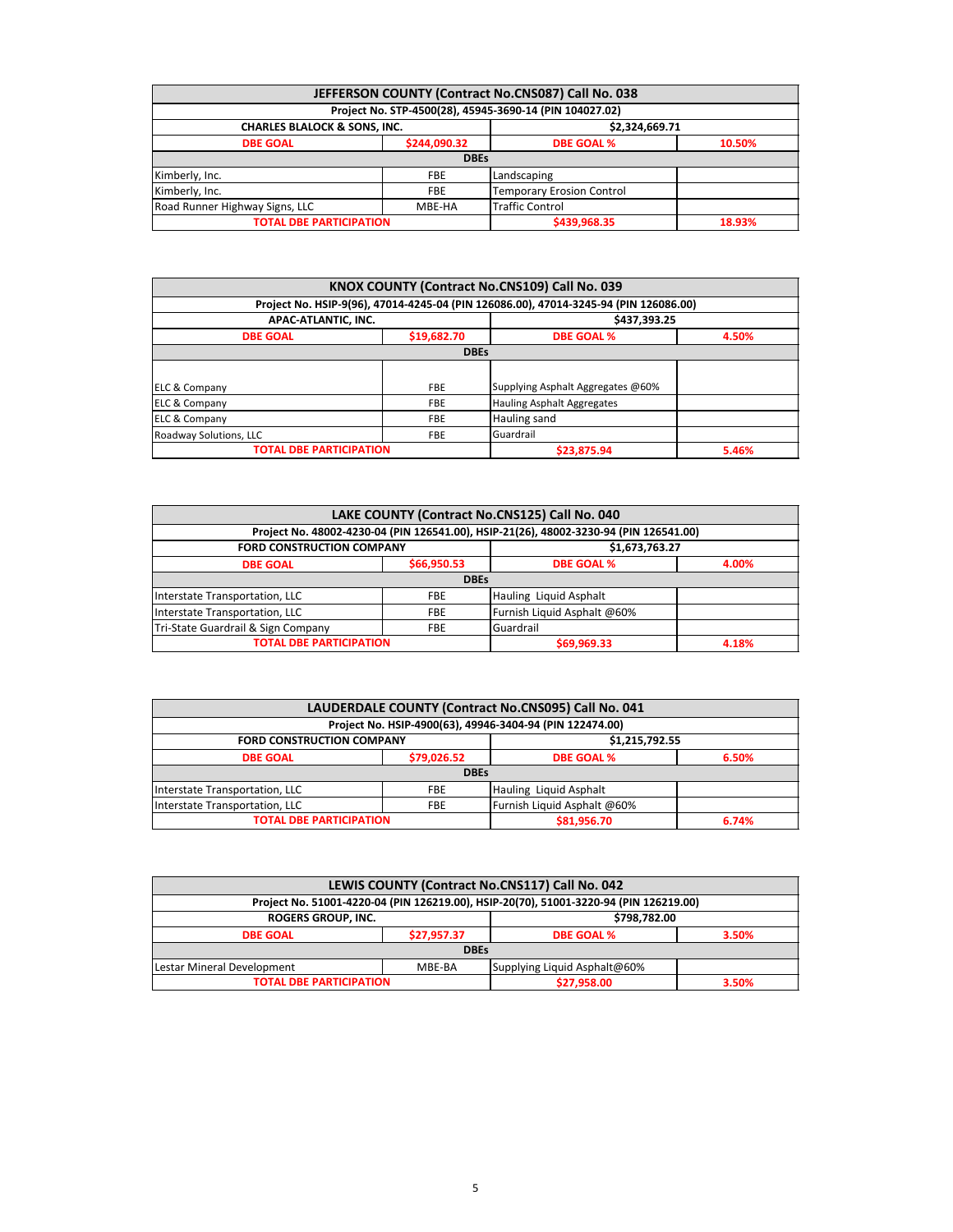| LINCOLN COUNTY (Contract No.CNS163) Call No. 043                                                                         |             |                               |  |  |
|--------------------------------------------------------------------------------------------------------------------------|-------------|-------------------------------|--|--|
| Project No. NH/HSIP-15(204), 52004-8231-14 (PIN 126231.00), 52004-3231-94 (PIN 126231.00), 52004-4231-04 (PIN 126231.00) |             |                               |  |  |
| LINCOLN PAVING, LLC<br>\$1,499,826.75                                                                                    |             |                               |  |  |
| \$89,989.61<br><b>DBE GOAL</b><br><b>DBE GOAL %</b><br>6.00%                                                             |             |                               |  |  |
|                                                                                                                          | <b>DBEs</b> |                               |  |  |
| TKM, Inc.                                                                                                                | <b>FBE</b>  | <b>Traffic Control</b>        |  |  |
| <b>Pecs Construction</b>                                                                                                 | MBE-BA      | <b>Hauling Liquid Asphalt</b> |  |  |
| <b>TOTAL DBE PARTICIPATION</b><br>\$90,572.00<br>6.04%                                                                   |             |                               |  |  |

| LINCOLN COUNTY (Contract No.CNS133) Call No. 044                                                                          |             |                            |  |  |
|---------------------------------------------------------------------------------------------------------------------------|-------------|----------------------------|--|--|
| Project No. STP/HSIP-121(17), 52009-8214-14 (PIN 126216.00), 52009-3214-94 (PIN 126216.00), 52009-4214-04 (PIN 126216.00) |             |                            |  |  |
| \$1,599,126.96<br>LINCOLN PAVING, LLC                                                                                     |             |                            |  |  |
| <b>DBE GOAL</b>                                                                                                           | \$63,965.08 | <b>DBE GOAL %</b><br>4.00% |  |  |
|                                                                                                                           | <b>DBEs</b> |                            |  |  |
| TKM, Inc.                                                                                                                 | <b>FBE</b>  | <b>Traffic Control</b>     |  |  |
| Tri-State Guardrail & Sign Company                                                                                        | <b>FBE</b>  | Guardrail                  |  |  |
| <b>Pecs Construction</b>                                                                                                  | MBE-BA      | Hauling Liquid Asphalt     |  |  |
| <b>TOTAL DBE PARTICIPATION</b><br>\$116,257.00<br>7.27%                                                                   |             |                            |  |  |

| <b>MACON COUNTY (Contract No.CNS104) Call No. 045</b>                           |             |                                                                                       |  |  |  |
|---------------------------------------------------------------------------------|-------------|---------------------------------------------------------------------------------------|--|--|--|
|                                                                                 |             | Project No. 56005-4229-04 (PIN 126238.00), HSIP-56(87), 56005-3229-94 (PIN 126238.00) |  |  |  |
| \$2,113,783.00<br><b>VULCAN CONSTRUCTION MATERIALS, LLC</b>                     |             |                                                                                       |  |  |  |
| \$73,982.41<br><b>DBE GOAL %</b><br><b>DBE GOAL</b><br>3.50%                    |             |                                                                                       |  |  |  |
|                                                                                 | <b>DBEs</b> |                                                                                       |  |  |  |
|                                                                                 |             |                                                                                       |  |  |  |
| Supplying Oil and Base Stone@60%<br>Jerry B. Young Construction, Inc.<br>MBE-BA |             |                                                                                       |  |  |  |
| <b>TOTAL DBE PARTICIPATION</b><br>\$73,983.00<br>3.50%                          |             |                                                                                       |  |  |  |

| MADISON COUNTY (Contract No.CNS151) Call No. 046                            |             |                                                                                        |       |  |  |
|-----------------------------------------------------------------------------|-------------|----------------------------------------------------------------------------------------|-------|--|--|
|                                                                             |             | Project No. HSIP-197(12), 57034-4207-04 (PIN 126542.00), 57034-3207-94 (PIN 126542.00) |       |  |  |
| \$1,539,075.86<br><b>FORD CONSTRUCTION COMPANY</b>                          |             |                                                                                        |       |  |  |
| <b>DBE GOAL</b>                                                             | \$53,867.66 | <b>DBE GOAL %</b>                                                                      | 3.50% |  |  |
|                                                                             | <b>DBEs</b> |                                                                                        |       |  |  |
| Interstate Transportation, LLC                                              | <b>FBE</b>  | Hauling Liquid Asphalt                                                                 |       |  |  |
| Furnish Liquid Asphalt @60%<br>Interstate Transportation, LLC<br><b>FBE</b> |             |                                                                                        |       |  |  |
| <b>TOTAL DBE PARTICIPATION</b>                                              |             | \$57,399.29                                                                            | 3.73% |  |  |

| MADISON COUNTY (Contract No.CNS156) Call No. 047          |             |                                                                                       |       |  |  |
|-----------------------------------------------------------|-------------|---------------------------------------------------------------------------------------|-------|--|--|
|                                                           |             | Project No. 57008-4237-04 (PIN 126544.00), HSIP-5(110), 57008-3237-94 (PIN 126544.00) |       |  |  |
| DELTA CONTRACTING COMPANY, LLC<br>\$1,302,472.59          |             |                                                                                       |       |  |  |
| <b>DBE GOAL</b>                                           | \$32,561.81 | <b>DBE GOAL %</b><br>2.50%                                                            |       |  |  |
| <b>DBEs</b>                                               |             |                                                                                       |       |  |  |
| Damron Trucking, Inc.<br>Hauling Liquid Asphalt<br>MBE-BA |             |                                                                                       |       |  |  |
| <b>TOTAL DBE PARTICIPATION</b>                            |             | \$32,660.00                                                                           | 2.51% |  |  |

| MARION COUNTY (Contract No.CNS102) Call No. 048              |                                                          |                            |  |  |  |
|--------------------------------------------------------------|----------------------------------------------------------|----------------------------|--|--|--|
|                                                              | Project No. STP/SIP-108 (100), 58013-8236-14 (PIN126143) |                            |  |  |  |
| \$573,187.05<br>TINSLEY ASPHALT, LLC                         |                                                          |                            |  |  |  |
| <b>DBE GOAL</b>                                              | \$20,061.55                                              | <b>DBE GOAL %</b><br>3.50% |  |  |  |
| <b>DBEs</b>                                                  |                                                          |                            |  |  |  |
| Hauling Liquid Asphalt<br>MBE-BA<br><b>Pecs Construction</b> |                                                          |                            |  |  |  |
| \$35,985.60<br><b>TOTAL DBE PARTICIPATION</b><br>6.28%       |                                                          |                            |  |  |  |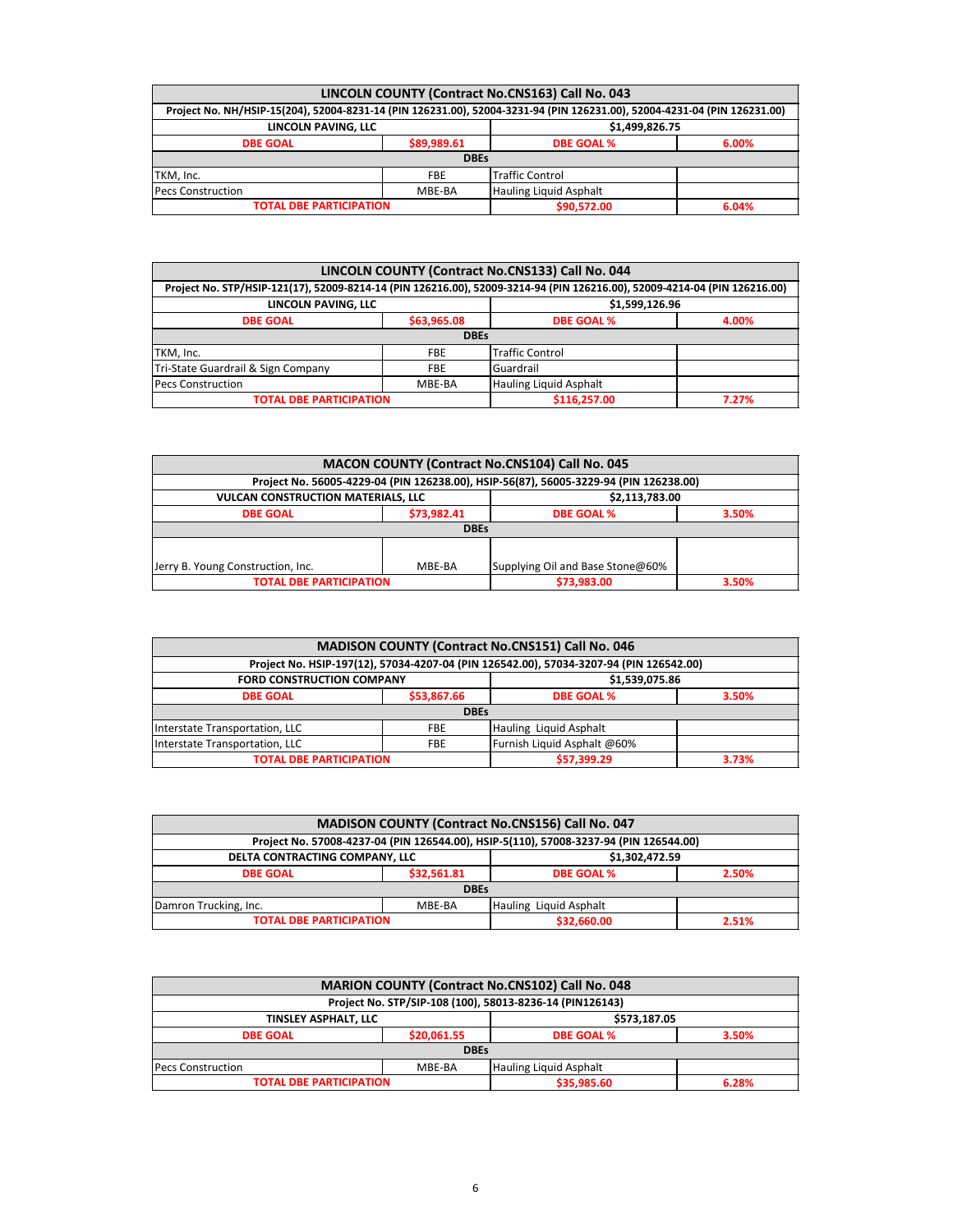| <b>MARSHALL COUNTY (Contract No.CNS137) Call No. 049</b> |                                           |                                                         |  |  |
|----------------------------------------------------------|-------------------------------------------|---------------------------------------------------------|--|--|
|                                                          |                                           | Project No. BRZ-5900(23), 59951-3504-94 (PIN 117328.00) |  |  |
| <b>CONCRETE STRUCTURES, INC.</b><br>\$257.107.50         |                                           |                                                         |  |  |
| <b>DBE GOAL</b>                                          | \$15,426.45<br><b>DBE GOAL %</b><br>6.00% |                                                         |  |  |
| <b>DBEs</b>                                              |                                           |                                                         |  |  |
| Guardrail<br>Tri-State Guardrail & Sign Company<br>FBE   |                                           |                                                         |  |  |
| <b>TOTAL DBE PARTICIPATION</b><br>\$24,170.00<br>9.40%   |                                           |                                                         |  |  |

| <b>MAURY COUNTY (Contract No.CNS113) Call No. 050</b>    |                                                                                        |                          |  |  |  |
|----------------------------------------------------------|----------------------------------------------------------------------------------------|--------------------------|--|--|--|
|                                                          | Project No. 60019-4209-04 (PIN 126230.00), HSIP-247(16), 60019-3209-94 (PIN 126230.00) |                          |  |  |  |
| <b>WRIGHT PAVING CONTRACTORS, INC.</b><br>\$954.215.32   |                                                                                        |                          |  |  |  |
| <b>DBE GOAL</b>                                          | <b>DBE GOAL %</b>                                                                      | 3.00%                    |  |  |  |
|                                                          | <b>DBEs</b>                                                                            |                          |  |  |  |
| Rutherford Contracting, Inc.                             | MBE-BA                                                                                 | Supplying Liquid AC @60% |  |  |  |
| Rutherford Contracting, Inc.<br><b>Hauling</b><br>MBE-BA |                                                                                        |                          |  |  |  |
| <b>TOTAL DBE PARTICIPATION</b><br>\$30,090.24<br>3.15%   |                                                                                        |                          |  |  |  |

| MAURY COUNTY (Contract No.CNS154) Call No. 051                     |  |            |       |  |  |
|--------------------------------------------------------------------|--|------------|-------|--|--|
| Project No. HSIP-970(10), 60946-3437-94 (PIN 118785.00)            |  |            |       |  |  |
| \$165,375,48<br><b>VOLUNTEER PAVING, LLC</b>                       |  |            |       |  |  |
| \$9,095.65<br><b>DBE GOAL %</b><br>5.50%<br><b>DBE GOAL</b>        |  |            |       |  |  |
| <b>DBEs</b>                                                        |  |            |       |  |  |
| <b>Hauling Liquid Asphalt</b><br>Tennatee Services, Inc.<br>MBE-NA |  |            |       |  |  |
| <b>TOTAL DBE PARTICIPATION</b>                                     |  | \$9,500.00 | 5.74% |  |  |

| MCNAIRY COUNTY (Contract No.CNS153) Call No. 052                       |                                                                                           |                   |       |  |  |
|------------------------------------------------------------------------|-------------------------------------------------------------------------------------------|-------------------|-------|--|--|
|                                                                        | Project No. NH/HSIP-15(200), 55004-8243-14 (PIN 126314.00), 55004-3243-94 (PIN 126314.00) |                   |       |  |  |
| \$1,096,207.85<br>STANDARD CONSTRUCTION COMPANY, INC.                  |                                                                                           |                   |       |  |  |
| <b>DBE GOAL</b>                                                        | \$38,367.27                                                                               | <b>DBE GOAL %</b> | 3.50% |  |  |
| <b>DBEs</b>                                                            |                                                                                           |                   |       |  |  |
| Kelly Road Builders Inc.<br>Cold planing bituminous pavement<br>MBE-BA |                                                                                           |                   |       |  |  |
| <b>TOTAL DBE PARTICIPATION</b><br>\$81,977.00<br>7.48%                 |                                                                                           |                   |       |  |  |

| ROBERTSON COUNTY (Contract No.CNS126) Call No. 056                   |             |                                                                                          |       |  |  |
|----------------------------------------------------------------------|-------------|------------------------------------------------------------------------------------------|-------|--|--|
|                                                                      |             | Project No. NH/HSIP-11(97), 74004-8233-14 (PIN 126221.00), 74004-3233-94 (PIN 126221.00) |       |  |  |
| \$1,282,823.00<br><b>VULCAN CONSTRUCTION MATERIALS, LLC</b>          |             |                                                                                          |       |  |  |
| <b>DBE GOAL</b>                                                      | \$64,141.15 | <b>DBE GOAL %</b>                                                                        | 5.00% |  |  |
|                                                                      | <b>DBEs</b> |                                                                                          |       |  |  |
| International Traffic Systems, Inc.                                  | <b>FBE</b>  | <b>Traffic Control</b>                                                                   |       |  |  |
| WMC Contracting Co., Inc.<br>Supplying Liquid Asphalt @60%<br>MBE-HA |             |                                                                                          |       |  |  |
| <b>TOTAL DBE PARTICIPATION</b>                                       |             | \$64,141.15                                                                              | 5.00% |  |  |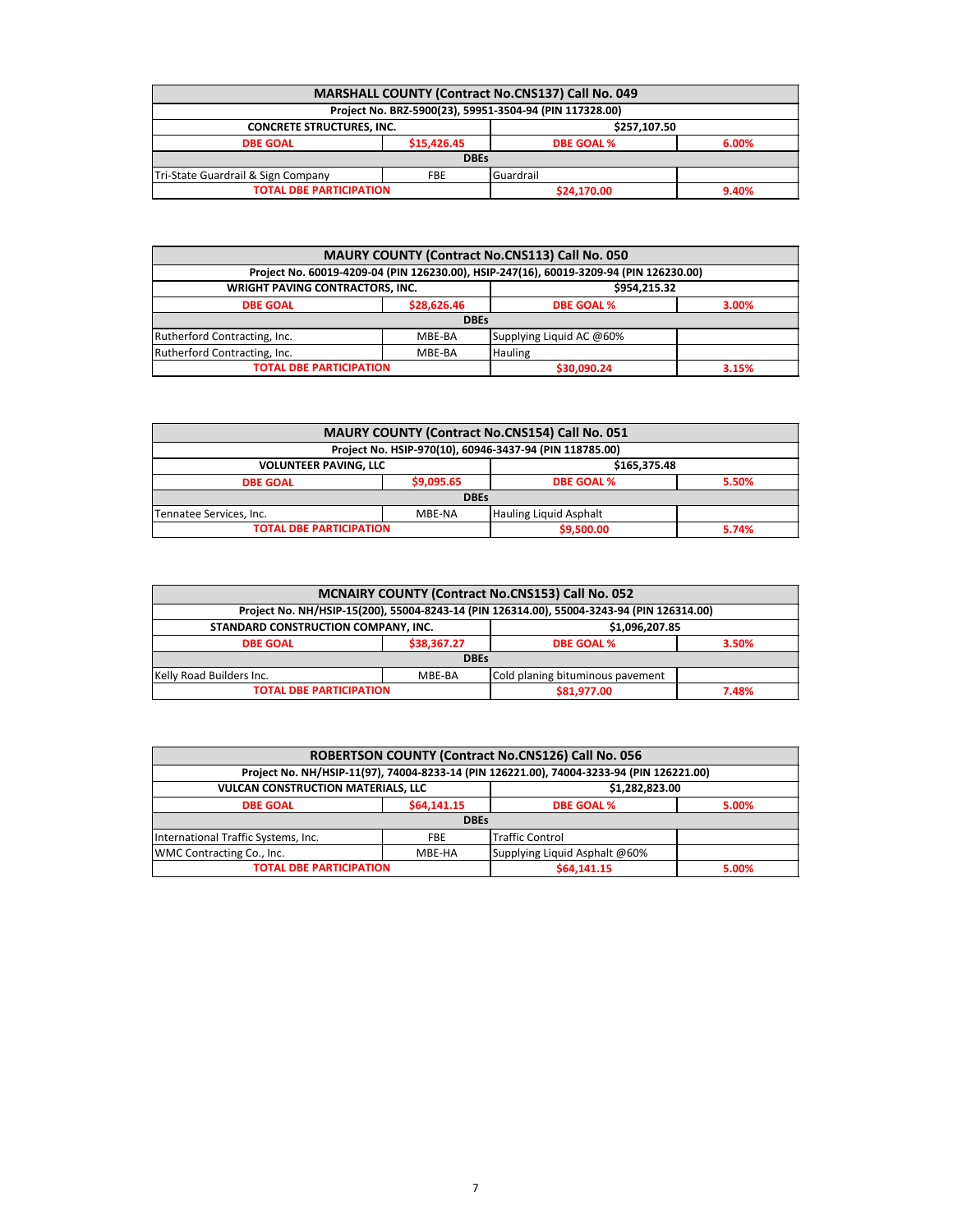| RUTHERFORD COUNTY (Contract No.CNS127) Call No. 059 |                |                                                       |        |  |  |  |
|-----------------------------------------------------|----------------|-------------------------------------------------------|--------|--|--|--|
|                                                     |                | Project No. STP-99(48), 75013-3247-14 (PIN 104004.01) |        |  |  |  |
| DEMENT CONSTRUCTION COMPANY, LLC<br>\$28,677,062.10 |                |                                                       |        |  |  |  |
| <b>DBE GOAL</b>                                     | \$2,867,706.21 | <b>DBE GOAL %</b>                                     | 10.00% |  |  |  |
|                                                     | <b>DBEs</b>    |                                                       |        |  |  |  |
| Gilley Construction, Inc.                           | <b>FBE</b>     | Steel Bar Reinforcement                               |        |  |  |  |
| Rutherford Contracting, Inc.                        | MBE-BA         | Supplying Liquid AC @60%                              |        |  |  |  |
| Rutherford Contracting, Inc.                        | MBE-BA         | <b>Hauling Liquid AC</b>                              |        |  |  |  |
| McFall Sod & Seeding, LLC                           | <b>FBE</b>     | Sod & Seeding                                         |        |  |  |  |
| Erosion Solutions, LLC                              | <b>FBE</b>     | <b>Temporary Erosion Control</b>                      |        |  |  |  |
| Tri-State Guardrail & Sign Company                  | <b>FBE</b>     | Guardrail                                             |        |  |  |  |
| Gibco Construction, LLC                             | <b>FBE</b>     | <b>Hauling Asphalt Materials</b>                      |        |  |  |  |
| <b>TOTAL DBE PARTICIPATION</b>                      |                | \$2,891,023.35                                        | 10.08% |  |  |  |

| SCOTT COUNTY (Contract No.CNS106) Call No. 060                                |                                                            |                                 |       |  |  |
|-------------------------------------------------------------------------------|------------------------------------------------------------|---------------------------------|-------|--|--|
|                                                                               | Project No. STP/HSIP-63(64), 76003-8263-14 (PIN 126066.00) |                                 |       |  |  |
| <b>ROGERS GROUP, INC</b>                                                      | \$1,118,329.76                                             |                                 |       |  |  |
| <b>DBE GOAL</b>                                                               | \$100,649.68                                               | <b>DBE GOAL %</b>               | 9.00% |  |  |
| <b>DBEs</b>                                                                   |                                                            |                                 |       |  |  |
| Pro-Mark, Inc.                                                                | <b>FBE</b>                                                 | <b>Traffic Control</b>          |       |  |  |
| Roadway Solutions, LLC                                                        | <b>FBE</b>                                                 | Guardrail                       |       |  |  |
| ProTech Coatings, Inc.                                                        | <b>FBE</b>                                                 | <b>Texture Coating/Painting</b> |       |  |  |
| International Traffic Systems, Inc.                                           | <b>FBE</b>                                                 | <b>Traffic Control</b>          |       |  |  |
| <b>Hauling Aggregate Material</b><br>Officer & Associates, Inc.<br><b>FBE</b> |                                                            |                                 |       |  |  |
|                                                                               | <b>TOTAL DBE PARTICIPATION</b><br>\$100.649.68<br>9.00%    |                                 |       |  |  |

|                                                                        |             | SEQUATCHIE COUNTY (Contract No.CNS103) Call No. 061  |       |  |
|------------------------------------------------------------------------|-------------|------------------------------------------------------|-------|--|
|                                                                        |             | Project No. STP-8(54), 77001-8245-14 (PIN 126144.00) |       |  |
| \$824,908.75<br><b>ROGERS GROUP, INC</b>                               |             |                                                      |       |  |
| \$28,871.81<br><b>DBE GOAL %</b><br><b>DBE GOAL</b>                    |             |                                                      | 3.50% |  |
|                                                                        | <b>DBEs</b> |                                                      |       |  |
| Pro-Mark, Inc.                                                         | <b>FBE</b>  | <b>Traffic Control</b>                               |       |  |
| Hauling Aggregate Material<br>Officer & Associates, Inc.<br><b>FBE</b> |             |                                                      |       |  |
| <b>TOTAL DBE PARTICIPATION</b>                                         |             | \$28,900.00                                          | 3.50% |  |

| SULLIVAN COUNTY (Contract No.CNS145) Call No. 063 |              |                                                        |        |  |
|---------------------------------------------------|--------------|--------------------------------------------------------|--------|--|
|                                                   |              | Project No. HSIP-357(3), 82100-3205-94 (PIN 118776.01) |        |  |
| \$927,805.49<br>SUMMERS-TAYLOR, INC.              |              |                                                        |        |  |
| <b>DBE GOAL</b>                                   | \$111,336.66 | <b>DBE GOAL %</b><br>12.00%                            |        |  |
| <b>DBEs</b>                                       |              |                                                        |        |  |
|                                                   |              | Curb & gutter, sidewalks, ditch or                     |        |  |
| <b>ALH Construction Company</b>                   | <b>FBE</b>   | approach/driveway paving                               |        |  |
| Road Runner Highway Signs, LLC                    | MBE-HA       | <b>Traffic Control</b>                                 |        |  |
| Southern Seeding, Inc.                            | <b>FBE</b>   | Landscaping                                            |        |  |
| <b>TOTAL DBE PARTICIPATION</b>                    |              | \$124,851.00                                           | 13.46% |  |

| SULLIVAN COUNTY (Contract No.CNS122) Call No. 064 |             |                                                                                            |              |  |
|---------------------------------------------------|-------------|--------------------------------------------------------------------------------------------|--------------|--|
|                                                   |             | Project No. STP/HSIP-358(12), 82018-8221-14 (PIN 126058.00), 82018-3221-94 (PIN 126058.00) |              |  |
| W-L CONSTRUCTION & PAVING, INC.                   |             |                                                                                            | \$882,294.85 |  |
| <b>DBE GOAL</b>                                   | \$88,229.49 | <b>DBE GOAL %</b><br>10.00%                                                                |              |  |
| <b>DBEs</b>                                       |             |                                                                                            |              |  |
|                                                   |             | Curb & gutter, sidewalks, ditch or                                                         |              |  |
| <b>ALH Construction Company</b>                   | <b>FBE</b>  | approach/driveway paving                                                                   |              |  |
| Dykes Trucking, Inc.                              | <b>FBE</b>  | <b>Traffic Control</b>                                                                     |              |  |
| Roadway Solutions, LLC                            | <b>FBE</b>  | Guardrail                                                                                  |              |  |
| <b>TOTAL DBE PARTICIPATION</b>                    |             | \$91,004.00                                                                                | 10.31%       |  |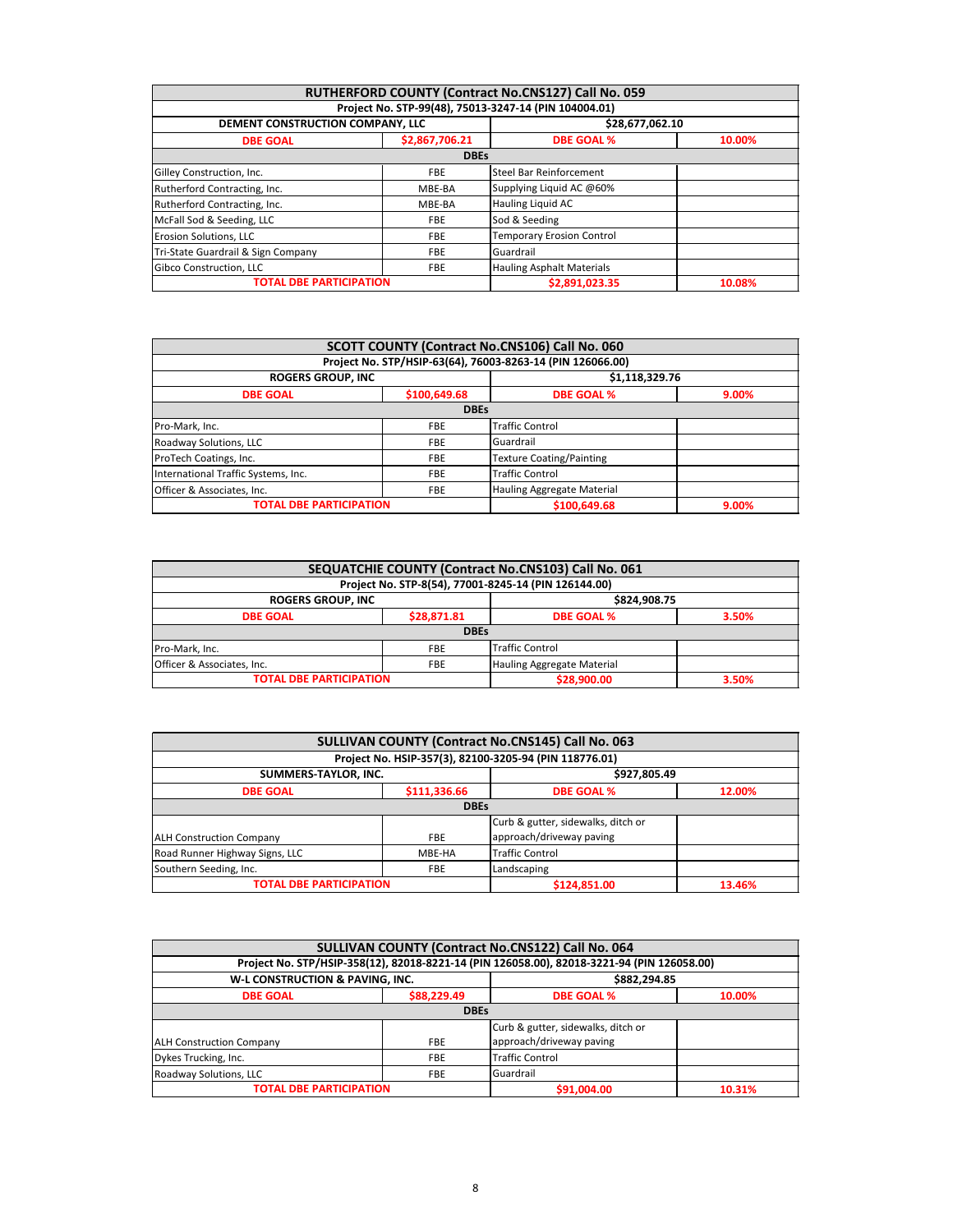| TIPTON COUNTY (Contract No.CNS157) Call No. 067                                          |             |                            |       |  |
|------------------------------------------------------------------------------------------|-------------|----------------------------|-------|--|
| Project No. NH/HSIP-14(64), 84003-8220-14 (PIN 126305.00), 84003-3220-94 (PIN 126305.00) |             |                            |       |  |
| \$933,480.50<br><b>LEHMAN-ROBERTS COMPANY</b>                                            |             |                            |       |  |
| <b>DBE GOAL</b>                                                                          | \$23,337.01 | <b>DBE GOAL %</b>          | 2.50% |  |
| <b>DBEs</b>                                                                              |             |                            |       |  |
| Tri-State Guardrail & Sign Company                                                       | <b>FBE</b>  | Guardrail                  |       |  |
| <b>CKW Trucking</b>                                                                      | MBE-BA      | Hauling Aggregate Material |       |  |
| <b>TOTAL DBE PARTICIPATION</b>                                                           |             | \$23,337.01                | 2.50% |  |

| TROUSDALE COUNTY (Contract No.CNS118) Call No. 068                                       |             |                              |       |
|------------------------------------------------------------------------------------------|-------------|------------------------------|-------|
| Project No. NH/HSIP-376(5), 85003-8206-14 (PIN 126232.00), 85003-3206-94 (PIN 126232.00) |             |                              |       |
| ROGERS GROUP, INC.<br>\$741,709.00                                                       |             |                              |       |
| <b>DBE GOAL</b>                                                                          | \$29,668.36 | <b>DBE GOAL %</b>            | 4.00% |
| <b>DBEs</b>                                                                              |             |                              |       |
| Lestar Mineral Development                                                               | MBE-BA      | Supplying Liquid Asphalt@60% |       |
| <b>TOTAL DBE PARTICIPATION</b>                                                           |             | \$30,632.28                  | 4.13% |

| <b>WASHINGTON COUNTY (Contract No.CNS161) Call No. 069</b>                            |              |                                    |  |  |
|---------------------------------------------------------------------------------------|--------------|------------------------------------|--|--|
| Project No. NH-I-26(71), 90085-8168-44 (PIN 125733.00), 90085-4168-04 (PIN 125733.00) |              |                                    |  |  |
| SUMMERS-TAYLOR, INC.<br>\$6,961,645.55                                                |              |                                    |  |  |
| <b>DBE GOAL</b>                                                                       | \$348,082.28 | <b>DBE GOAL %</b><br>5.00%         |  |  |
| <b>DBEs</b>                                                                           |              |                                    |  |  |
|                                                                                       |              | Curb & gutter, sidewalks, ditch or |  |  |
| <b>ALH Construction Company</b>                                                       | <b>FBE</b>   | approach/driveway paving           |  |  |
| Dykes Trucking, Inc.                                                                  | <b>FBE</b>   | Hauling Aggregate Mix              |  |  |
| <b>TOTAL DBE PARTICIPATION</b>                                                        | \$348,756.00 | 5.01%                              |  |  |

| <b>WAYNE COUNTY (Contract No.CNS120) Call No. 070</b>                                 |             |                              |       |  |
|---------------------------------------------------------------------------------------|-------------|------------------------------|-------|--|
| Project No. 91001-4231-04 (PIN 126222.00), HSIP-13(75), 91001-3231-94 (PIN 126222.00) |             |                              |       |  |
| <b>ROGERS GROUP, INC.</b><br>\$994.982.00                                             |             |                              |       |  |
| <b>DBE GOAL</b>                                                                       | \$39,799.28 | <b>DBE GOAL %</b>            | 4.00% |  |
| <b>DBEs</b>                                                                           |             |                              |       |  |
| Lestar Mineral Development                                                            | MBE-BA      | Supplying Liquid Asphalt@60% |       |  |
| <b>TOTAL DBE PARTICIPATION</b>                                                        |             | \$39,800.00                  | 4.00% |  |

| WEAKLEY COUNTY (Contract No.CNS136) Call No. 072                                       |             |                             |       |  |
|----------------------------------------------------------------------------------------|-------------|-----------------------------|-------|--|
| Project No. 92003-4271-04 (PIN 126540.00), HSIP-372(11), 92003-3271-94 (PIN 126540.00) |             |                             |       |  |
| <b>FORD CONSTRUCTION COMPANY</b><br>\$1,841,966.61                                     |             |                             |       |  |
| <b>DBE GOAL</b>                                                                        | \$73,678.66 | <b>DBE GOAL %</b>           | 4.00% |  |
| <b>DBEs</b>                                                                            |             |                             |       |  |
| Interstate Transportation, LLC                                                         | <b>FBE</b>  | Hauling Liquid Asphalt      |       |  |
| Interstate Transportation, LLC                                                         | <b>FBE</b>  | Furnish Liquid Asphalt @60% |       |  |
| Tri-State Guardrail & Sign Company                                                     | <b>FBE</b>  | Guardrail                   |       |  |
| <b>TOTAL DBE PARTICIPATION</b>                                                         |             | \$78.926.90                 | 4.28% |  |